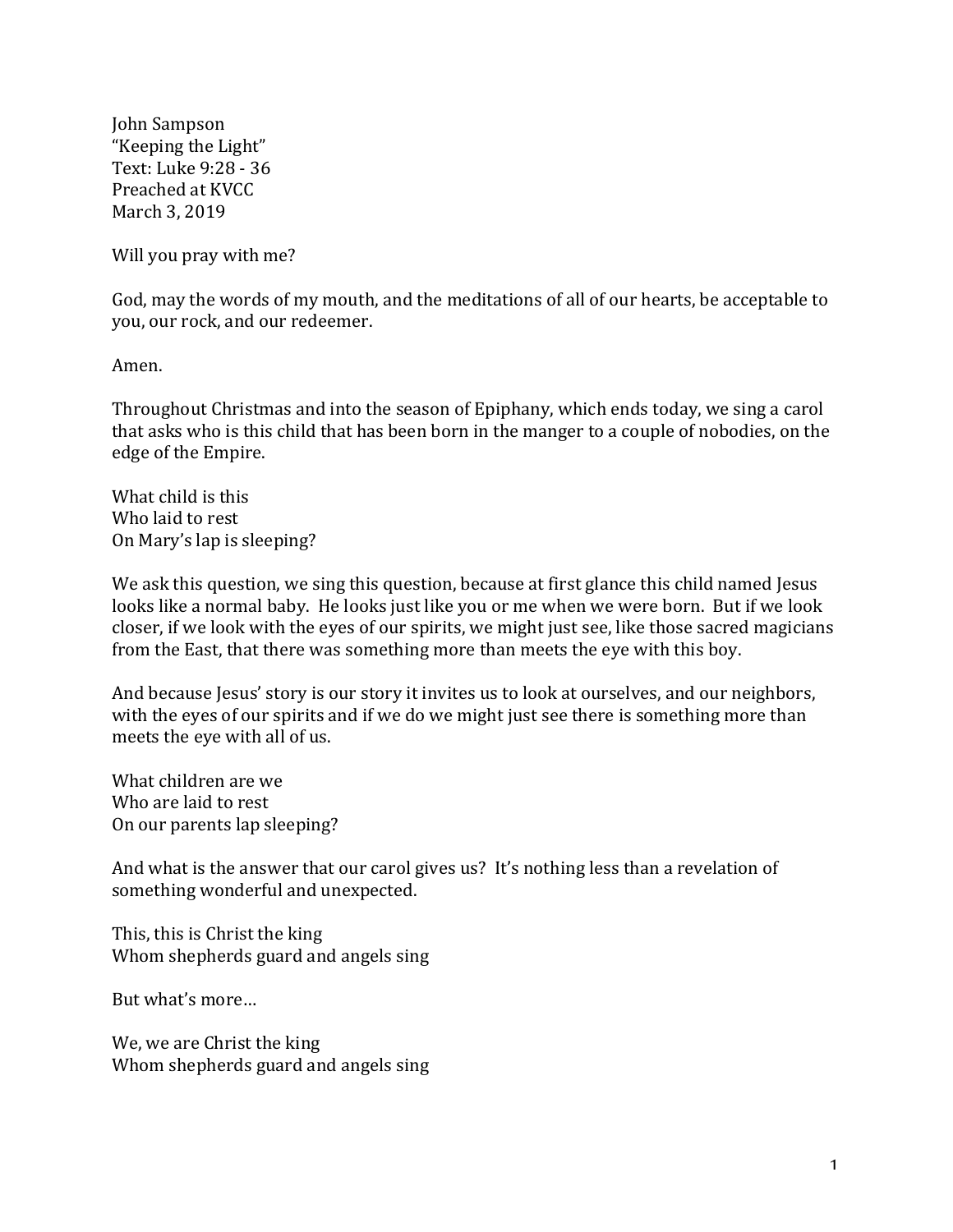Throughout our season of Epiphany we've been exploring what it means that our tradition's stories are not just about Jesus, but that they give us a sacred anthropology of ourselves. They show us in a mirror who we are, who we could become, and what our potentiality really is.

They tell us that we are born in the image of God and that the lives of all humanity are of ultimate value.

They tell us that our greatest calling in life is to help the poor, restore sight to the blind and free those who are oppressed. And we reflected on the lives of John Brown and Martin Luther King Ir. as models of what this work might look like in our world today.

They tell us that the "E" word, evangelism, isn't a dirty word if it means we share the good things of our lives, and of this community, and then let God's spirit work as it will with what we have given.

They tell us that our true community is one where we the members give and receive freely the blessing we have with each other.

They challenge us to create and extend community to all of God's children, and that this is an ongoing process that deepens over time. Our celebration last Sunday of becoming an Open and Affirming congregation is an expression of this invitation.

And it is the actualization of this icon of humanity, this understanding of what it really means to be a child of God, not just in one person, not just in the future, but right here among all us that is worthy of our praise, and worthy of our song.

This, this is Christ the king Whom shepherds guard and angels sing

This, this is the truth of who we are as a people. And it's dazzling and seems almost a supernatural miracle to our minds and hearts when they are focused only on ourselves, and our needs and our wants. This, this is the reality of what it means to see ourselves on the mountaintop, at the meeting place and the comingling of humanity and divinity. This, this is what we look like when we work and live out of love and compassion for one another.

And contrary to what the authors of our reading wrote I think Peter knew exactly what he said when he saw his own potential reflected in his teacher, and the prophets he loved. This, this is what he wanted to keep and hold on to. That's why Peter offered to build three huts to contain the holiness he witnessed. He wanted to capture and sustain the brilliant revelation of who Jesus was, and who Peter imagined he himself could become. Wasn't this what he had prayed for? Wasn't this the teaching he followed?

Isn't this what we pray for too? Aren't the moments when we see and experience the radiance of love and compassion in our lives and in our world, aren't these the moments we